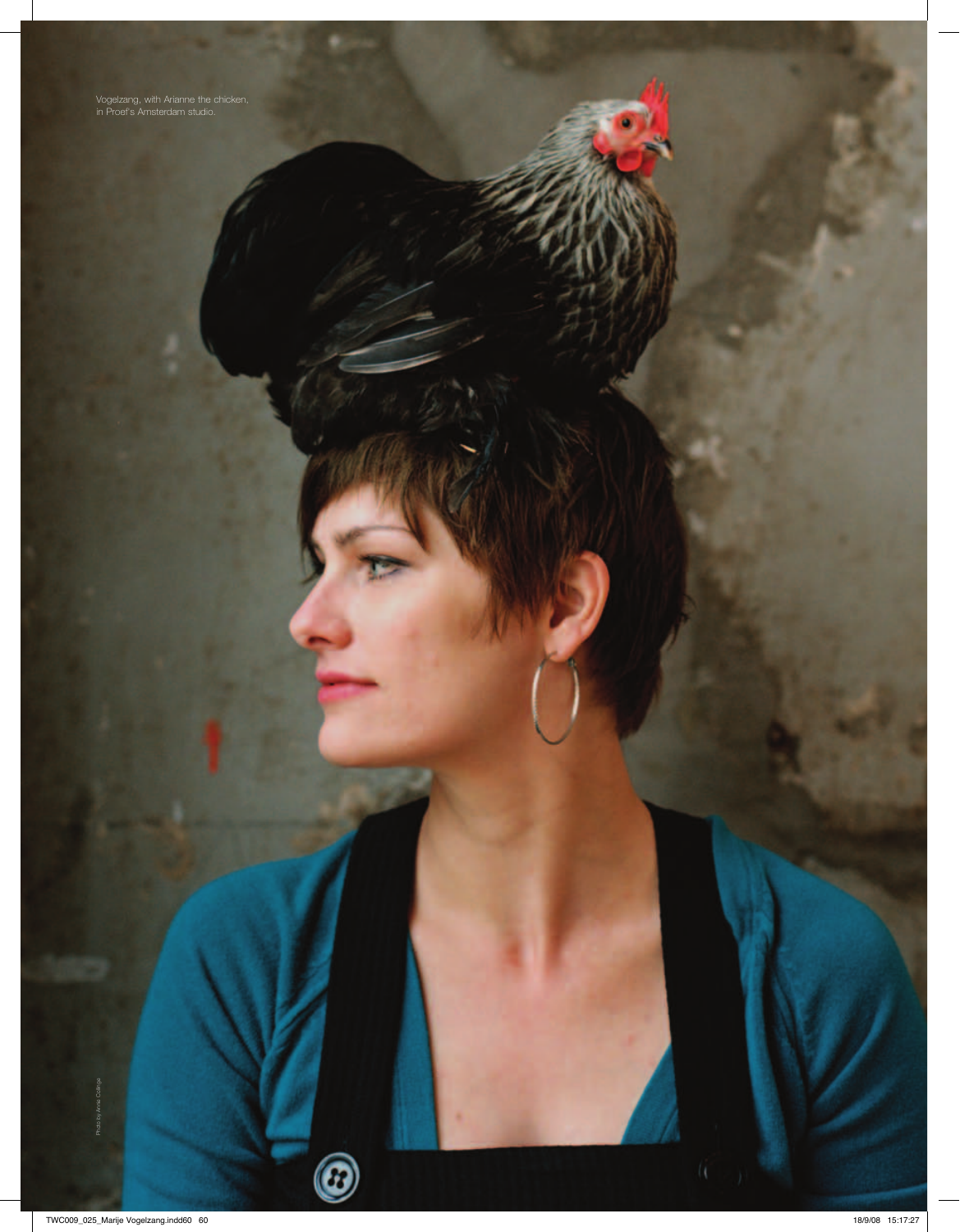

Christopher Kanal talks to conceptual food artist Marije Vogelzang, the inventive mind behind Dutch food studio Proef, who thinks eating is all about interacting with your environment.

'I use whatever it takes, whatever I need to communicate my ideas about eating,' says Marije Vogelzang, artist, product designer, sculptor, party organiser and chef. 'I call myself an eating designer,' she tells me, explaining why she wants to explore new ways to experience food. 'There are so many designers that make clothes to wear, cars to drive, houses to live in and everything,' she says. 'What is the closest you can get to human beings?' she asks. 'Food.'

'Most design is quite boring and just exists to sell more products,' says Vogelzang. 'If you have a creative mind then you should add something more positive instead of adding more stuff.'

 Instead of trying to find out what kind of designer the 29-year old is, it's a lot more rewarding to discover who she is through her work. For a recent Droog design collective dinner, she built an abstract edible moonscape of yeast-free pizza dough stretching across a series of bowls on an enormous table. As the meal progressed, the dough was softened with servings of stew so the two could be eaten together. A recent launch of a lingerie label involved her placing beribboned hors d'oeuvres on swaying rods to mimic a swarm of butterflies and tempt the guests.

Vogelzang does not like just to shape food, she creates narratives to explain why a dish tastes the way it does, where it comes from, who made it, how it was made and why you are eating it. 'Every design eventually gets thrown away, but when people eat my food it becomes part of their body,' she says of her projects, which could be seen as the end result of the evolutionary response of design to the disposable culture of the 21st century. 'My designs walk around everywhere inside people,' she reveals. 'Even when it leaves the body, the design remains in the brain as a memory.'

The mix of intelligent design, surreal storytelling and delicious food, matched with Vogelzang's lively, slightly elfin personality, has made her sought after. Her clients range from Hermès to BMW and she has lectured in places from Tokyo to Beirut. In May, Rotterdam's MAMA gallery presented Vogelzang's first soloexhibition. 'Fuel' was a mixture of sketches, videos animations and installations – some that you could actually eat. In October she is giving a lecture at design guru Claus Sendlinger's Design Hotels Forum in Berlin. Vogelzang is currently working on a book of her work that will be published in December.

## The Proef is in the pudding

At her restaurant in Rotterdam and studio in Amsterdam, her company Proef – meaning 'to taste' and also 'to test' – is where she creates new concepts. In March this year a Canadian TV crew made a programme about world food and chose Vogelzang to represent the Netherlands. They filmed her in her Amsterdam studio, a converted gasworks in the middle of a park, preparing dinner, an event in itself.

Food does not just communicate Vogelzang's ideas, she also likes to turn perceptions about eating inside out. In 2007, she used an empty reservoir basin to host a tasting of the Netherlands' 12 different tap waters. The National Tapwatertesting of 2007 was a spectacle. Performance is key to the way Vogelzang works. Holland's tap water, rated as some of the purest in the world, was revered like a fine wine right down to its *terroir*. They even decided on which water suited which dish – 'Amsterdam tap water goes very well with greensprouts, but if you want to eat fish fingers try the Rotterdam.' The winner was Tilburg, a southern city in Noord-Brabant. 'I think a lot of visitors came from Tilburg so they just wanted to vote for it,' she says laughing. 'It's not really fair.' Noord-Brabant might have been famous for its water, but the point about people taking it for granted was made in Proef's own, idiosyncratic way.

When simple concepts are turned on their head they often provide opportunities for profound insight. In a project for a physics conference, a wooden tree installation was covered with anglepoise lamps on which small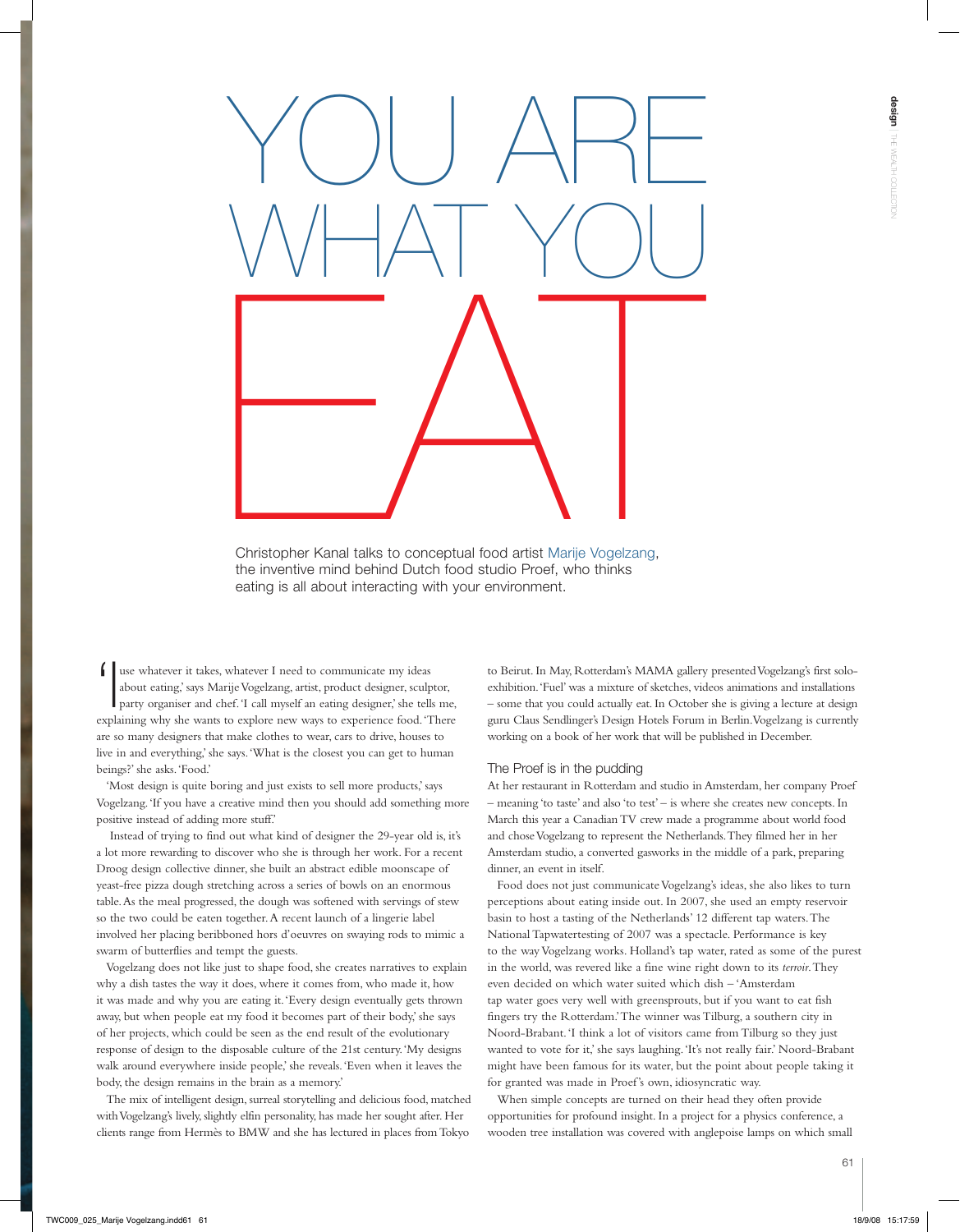design and wealth collection and design the wealth collection in the wealth collection and design the wealth collection and collection and collection and collection and collection and collection and collection and collecti Vogelzang created a meal for World War II veterans, comlpete with ration cards.

The first Proef opened in Rotterdam in 2004. It serves food with a conceptual approach.

Hendrik De Hongerdoder  $12.54$